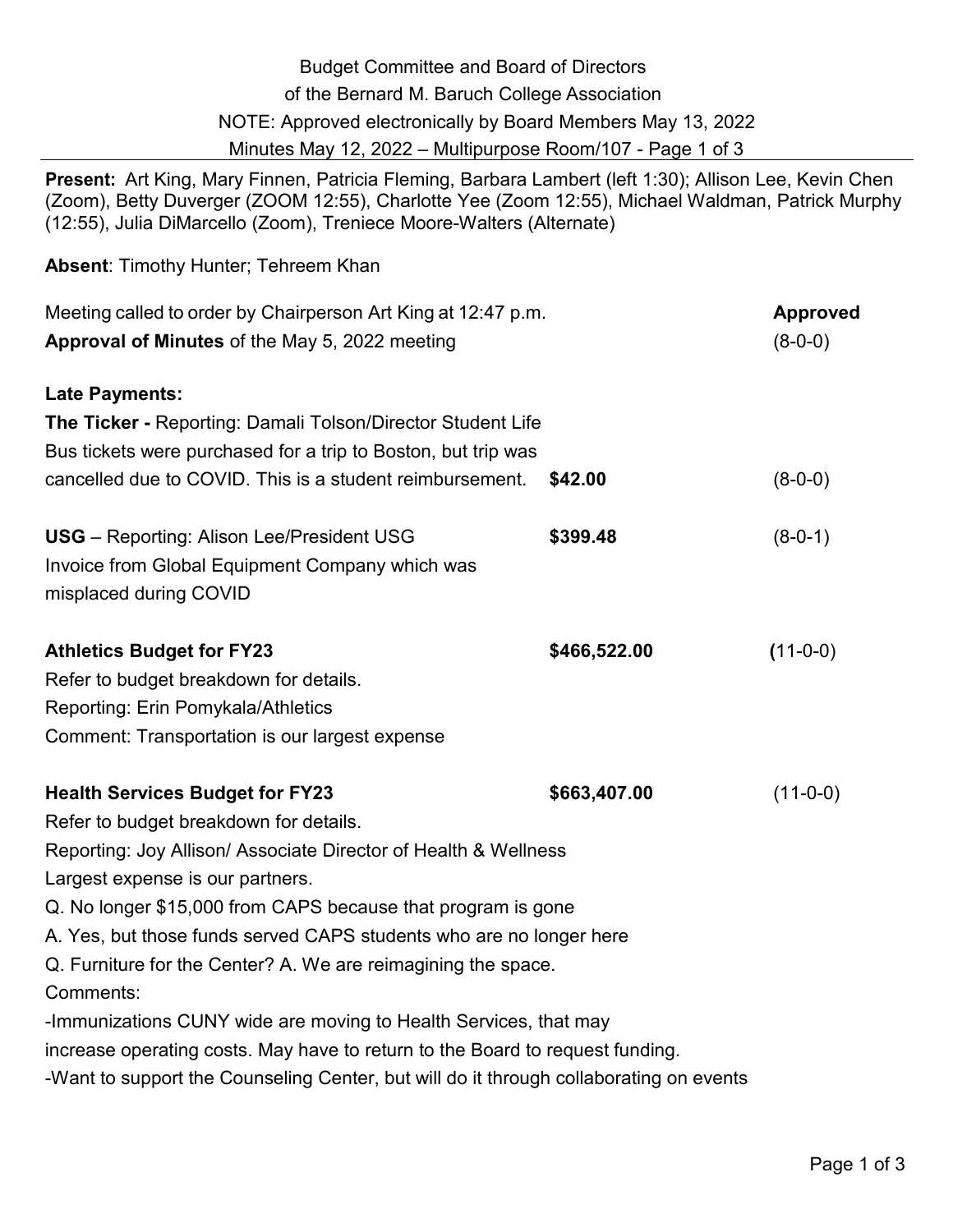| <b>Undergraduate Student Government</b>                                                                                                |              |            |  |
|----------------------------------------------------------------------------------------------------------------------------------------|--------------|------------|--|
| <b>Operating Budget Request</b>                                                                                                        | \$251,472.00 | $(11-0-0)$ |  |
| Refer to budget breakdown for details                                                                                                  |              |            |  |
| Reporting: Julia Margolin/Incoming USG Treasurer); Laiba Hussain (Incoming President of USG);<br>Abdullah Mahdi (Incoming Student Rep) |              |            |  |
| Q. What caused the changes to the budget?                                                                                              |              |            |  |
| A. Set by Accounting Unit, not USG                                                                                                     |              |            |  |
| Q. What about Week of Welcome?                                                                                                         |              |            |  |
| A. It is in our Programming budget                                                                                                     |              |            |  |
| <b>Undergraduate Student Government</b>                                                                                                |              |            |  |
| <b>Programming Budget Request</b>                                                                                                      | \$316,671.00 | $(11-0-0)$ |  |
| Refer to budget breakdown                                                                                                              |              |            |  |
| Reporting: Julia Margolin/Incoming USG Treasurer); Laiba Hussain (Incoming President of USG);<br>Abdullah Mahdi (Incoming Student Rep) |              |            |  |
| Comments:                                                                                                                              |              |            |  |
| Week of welcome has no set amount allocated, but it will be sizable.                                                                   |              |            |  |
| Less emphasis on merchandise, more on food and in-person expenses.                                                                     |              |            |  |
| SL Director Tolson: Budgets don't give exact amounts for many items.                                                                   |              |            |  |
| If event is big enough, perhaps it should have its own budget line?                                                                    |              |            |  |
| <b>USG Clubs and Organizations</b>                                                                                                     |              |            |  |
| Refer to budget breakdown                                                                                                              | \$310,634.00 | $(11-0-0)$ |  |
| Reporting: Tyler Yang/USG Chair of Finance                                                                                             |              |            |  |
| Comments:                                                                                                                              |              |            |  |

Looks lower because fewer clubs applied. Will reach out to next year's USG Chair of Finance Fewer clubs because of the pandemic. Some clubs have much less funding than others because pre-COVID, COVID, and post-COVID look very different.

Committee should have access to old budgets.

Incentives are included for Fall 2022.